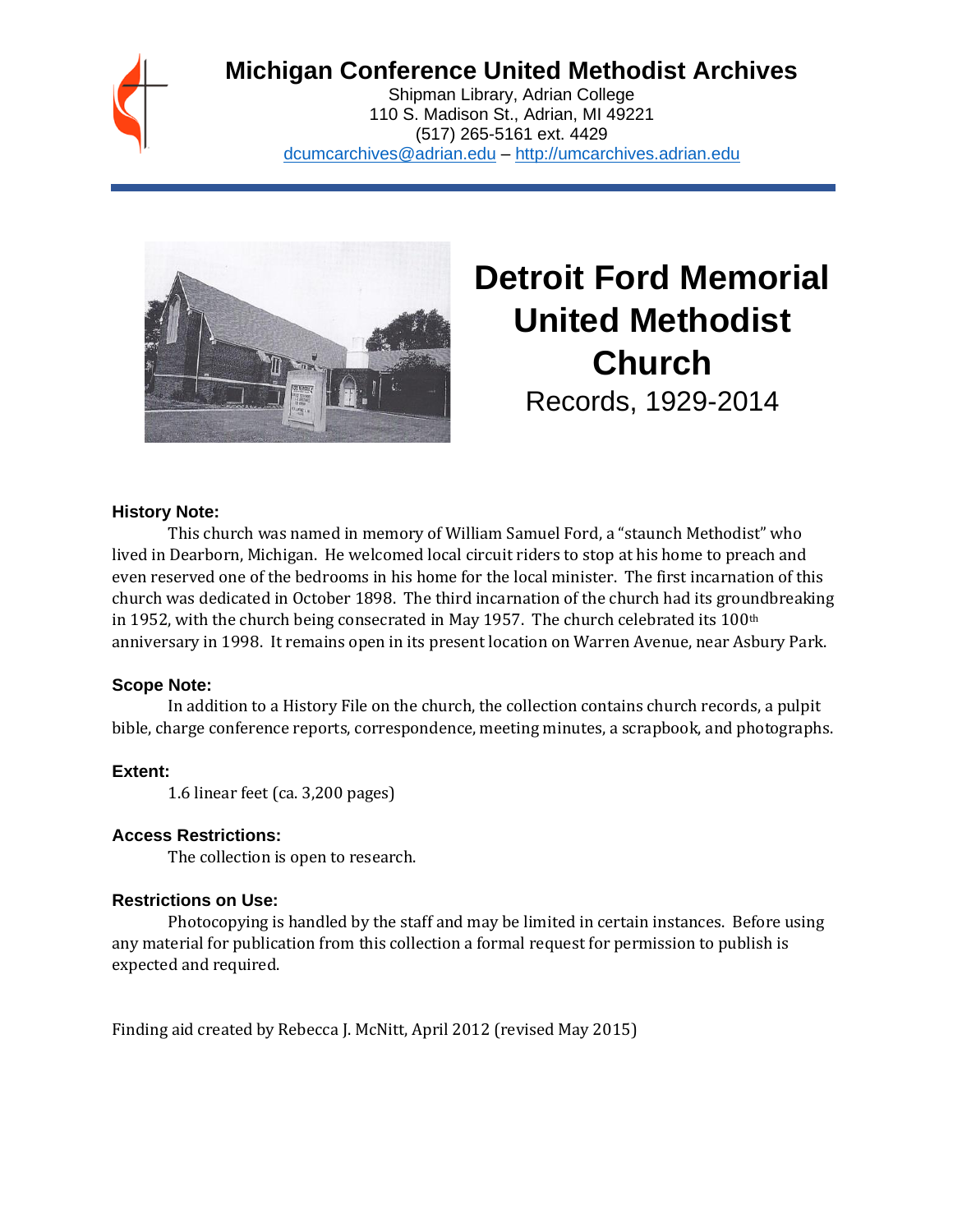#### **Appointments List**

- 1898-1904: D. Burnham Tracy
- 1904-1905: Fraselli Scoltoc DeVona
- 1905-1907: Herbert C. Cooley
- 1907-1910: Lewis F. Rayfield
- 1910-1914[: Russell D. Hopkins](http://umcarchives.adrian.edu/clergy/hopkinsrd.php)
- 1914-1916: Frank N. Miner
- 1916-1917: Unknown
- 1917-1918: George R. Millard
- 1918-1919: Charles P. Bayless
- 1919-1920: Weldon F. Crossland
- 1920-1923: Easton H. Hazard
- 1923-1924: William M. Dawe
- 1924-1925: Elmer W. Foster
- 1925-1927: George A. Bowles
- 1927-1929: Arthur E. Smith
- 1929-1934: William H. MacClenthen
- 1934-1936: John E. Marvin
- 1936-1940: Ensworth T. Reisner
- 1940-1948: Charles P. Bayless
- 1948-1958: Verle J. Carson
- 1958-1959: Gernsey F. Gorton
- 1959-1960: Albert E. Hartoog
- 1960-1965: William J. Rosemurgy
- 1965-1974: Jack Edward Fulcher
- 1974-1978: D. Clyde Carpenter
- 1978-1986: Juanita J. Ferguson
- 1986-June 1994: Faith E. Fowler
- July 1994-1998: Lawrence A. Wik
- 1998-November 1999: Olaf Ludums
- May 2000-March 2016: Kenneth Bryant Jr.
- 2016-Present: Donald Beasley